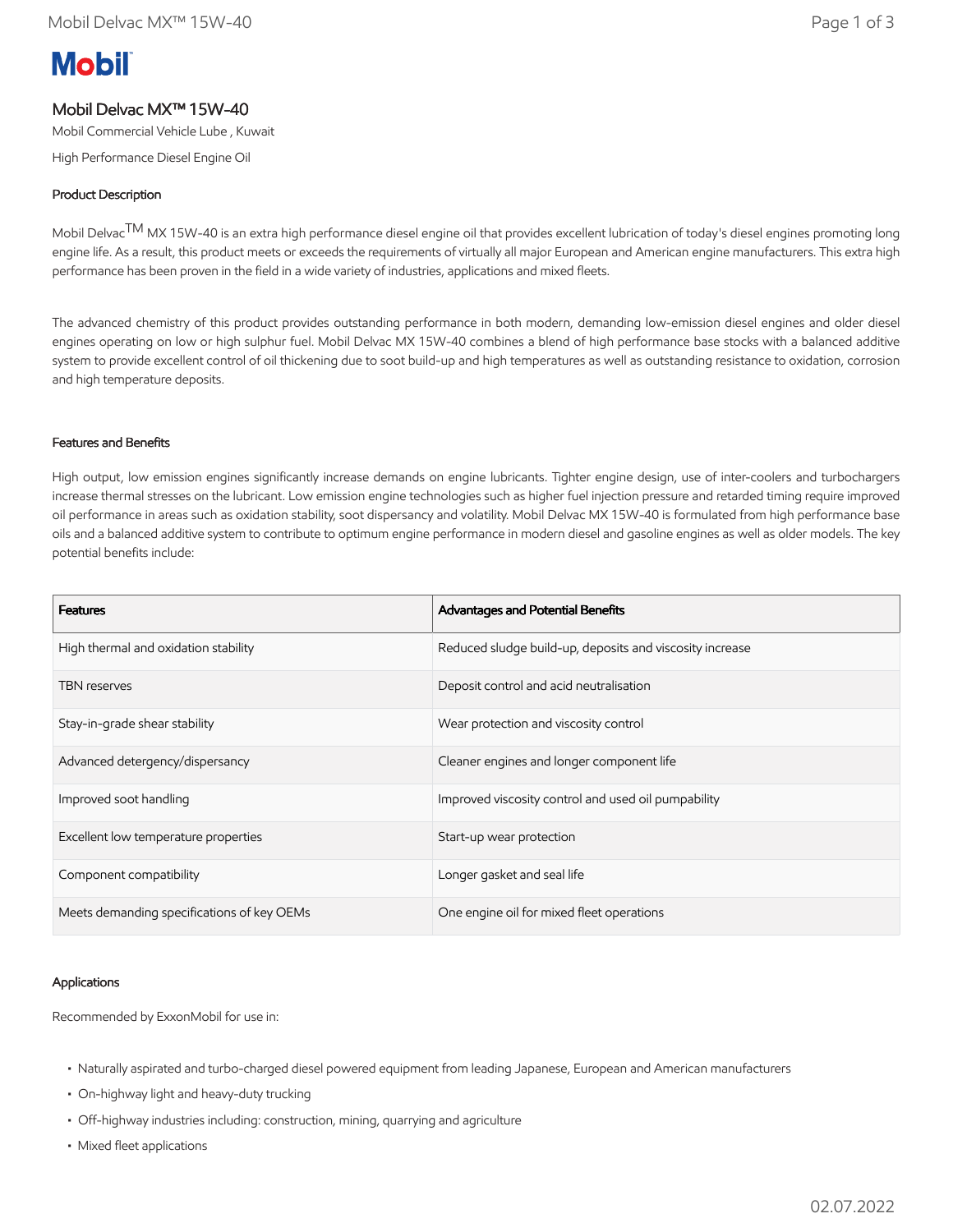| This product has the following approvals: |
|-------------------------------------------|
| Detroit Fluids Specification 93K215       |
| Mack EO-M Plus                            |
| Mack EO-N                                 |
| MB-Approval 228.3                         |
| <b>RENAULT TRUCKS RLD-2</b>               |
| VOLVO VDS-3                               |
| MTU Oil Category 2                        |

| This product is recommended for use in applications requiring: |
|----------------------------------------------------------------|
| ACEA B2                                                        |
| ACEA E3                                                        |
| API CF                                                         |
| API CF-4                                                       |
| API CG-4                                                       |
| Cummins CES 20071                                              |
| Cummins CES 20072                                              |
| Mack EO-M                                                      |
| MAN M 3275-1                                                   |
| RENAULT TRUCKS RD                                              |
| <b>RENAULT TRUCKS RD-2</b>                                     |
| RENAULT TRUCKS RLD                                             |
| VOLVO VDS-2                                                    |

| This product meets or exceeds the requirements of: |  |
|----------------------------------------------------|--|
| API CH-4                                           |  |
| API CI-4                                           |  |
| API SJ                                             |  |
| API SL                                             |  |